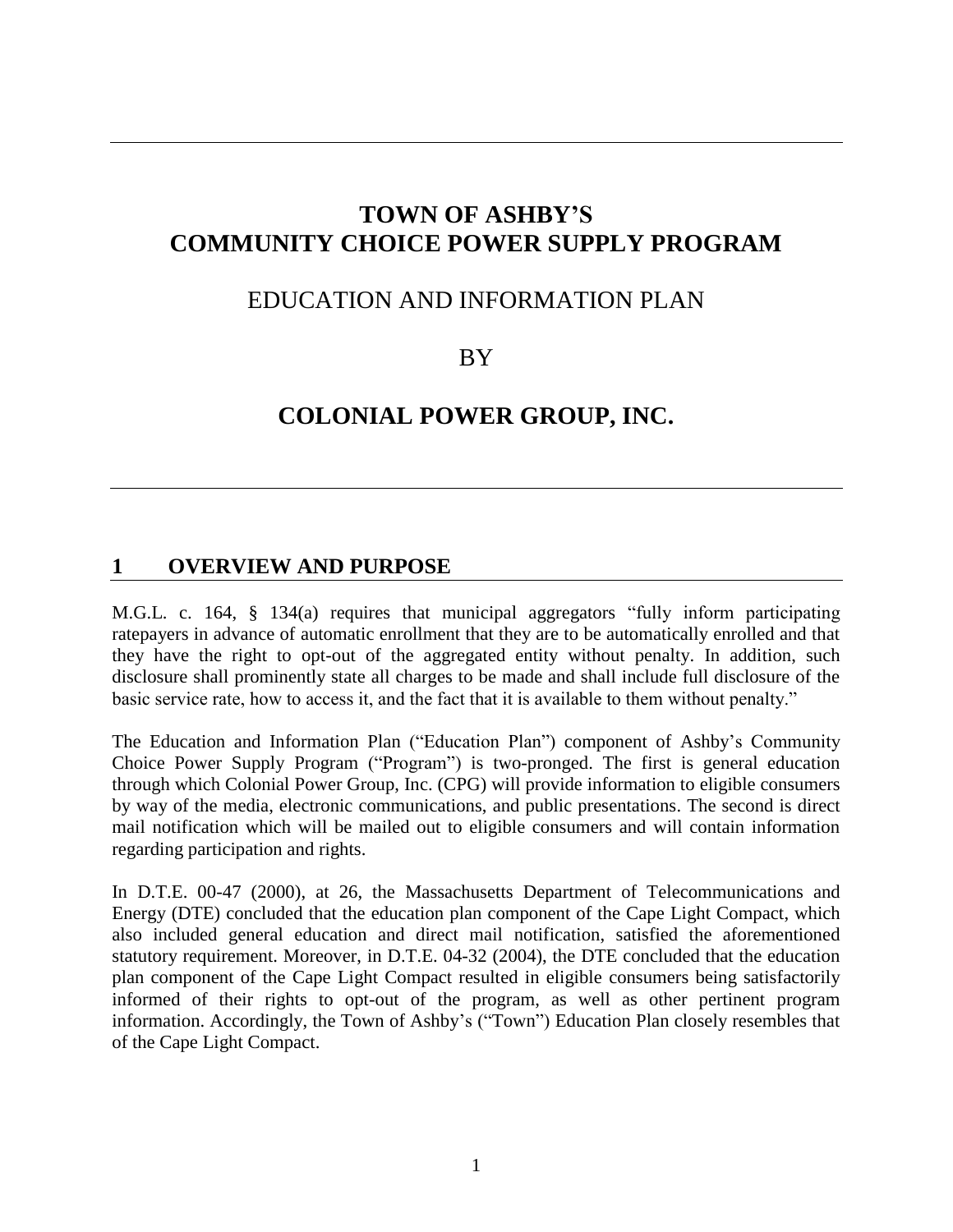The purpose of the Education Plan is to raise awareness and provide eligible consumers with information concerning their opportunities, options and rights for participation in the Program.

The Education Plan consists of two parts:

- a) General Education: This will be conducted through the media, public meetings and presentations, and electronic communications and will inform eligible consumers about the Program.
- b) Direct Mail Notification: This will be mailed out to eligible consumers and will contain information regarding participation and rights, as well as comparative prices and terms.

The general education effort will provide a broad back drop for the direct mail notification, boosting awareness of the mailing and its purpose and providing reinforcement of key information.

#### **1.1 GENERAL EDUCATION**

The general education will provide a description of the Program for eligible consumers. It will consist of a public relations effort, advertising outreach, public presentations and electronic information sources (i.e. toll-free telephone number, websites, etc.). The general education will provide specific information about the Program and maximize the impact of the direct mail notification which will create an environment of public awareness.

#### **1.1.1 Press Conference**

The initial launch of the Program will be a media event featuring representatives from the Town, its Competitive Supplier, and CPG. This event will be designed to create an understanding of the Program as a whole including consumer rights and benefits. Representatives from local and regional print and broadcast sources will be invited to attend.

A press kit will be assembled to introduce the Program. Materials may include:

- a) news release;
- b) background information;
- c) deregulation and choice information; and
- d) frequently asked questions.

#### **1.1.2 Media Outreach**

Following the launch of the Program, media outreach will continue through local cable television shows, newspapers and internet sources to provide greater public education and to describe the Program, the opt-out process and the toll-free telephone number. Outreach will include public service announcements (PSAs), scheduling interviews of Program spokespersons with local media outlets and securing a positive media presence.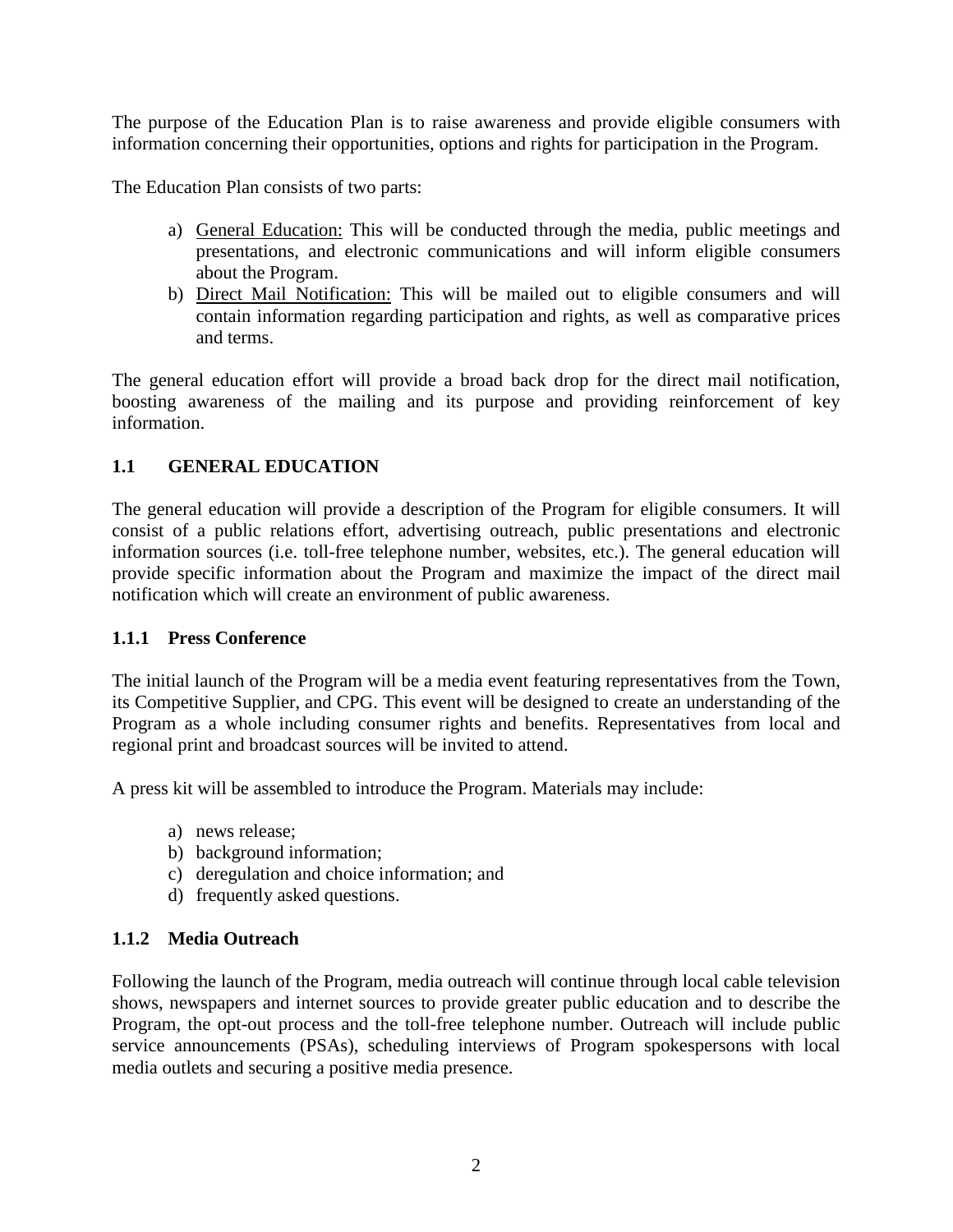A series of news releases will be distributed to achieve the aforementioned goals. Follow-up news releases will update the media on the status of the Program's progress.

Sample Media List:

- a) Worcester Telegram & Gazette
- b) Fitchburg Sentinel & Enterprise
- c) Townsend Times
- d) Ashburnham Hometown News
- e) NECN
- f) WBZ-TV
- g) WCVB-TV
- h) WFXT-TV
- i) WHDH-TV
- j) WLVI-TV
- k) WSBK-TV

#### **1.1.3 Notices and Public Postings**

Notices in newspapers and in Town Hall describing the Program, the opt-out process and the toll-free telephone number will further reinforce the Program's details. Postings will be placed in public buildings (i.e. library, Senior Center, etc.) which will create the necessary repetition of messages required to motivate consumer action and build awareness and understanding.

#### **1.1.4 Customer Service Center**

CPG will maintain a toll-free telephone number to address eligible consumer's questions regarding the Program, deregulation, the opt-out process, price information and other issues eligible consumers may raise.

#### **1.1.5 Website**

All information regarding the Program will be posted on CPG's website, which is linked to the Town's website. CPG's website will have links to Unitil ("Local Distributor"), the Massachusetts Department of Energy Resources (DOER), the Massachusetts Department of Public Utilities (Department), and the Town's Competitive Supplier.

#### **1.1.6 Public Presentations**

CPG will provide presentations to the Board of Selectmen and to any interested community group (i.e. Chamber of Commerce, Rotary Club, Lions Club, Junior Women's Club, etc.).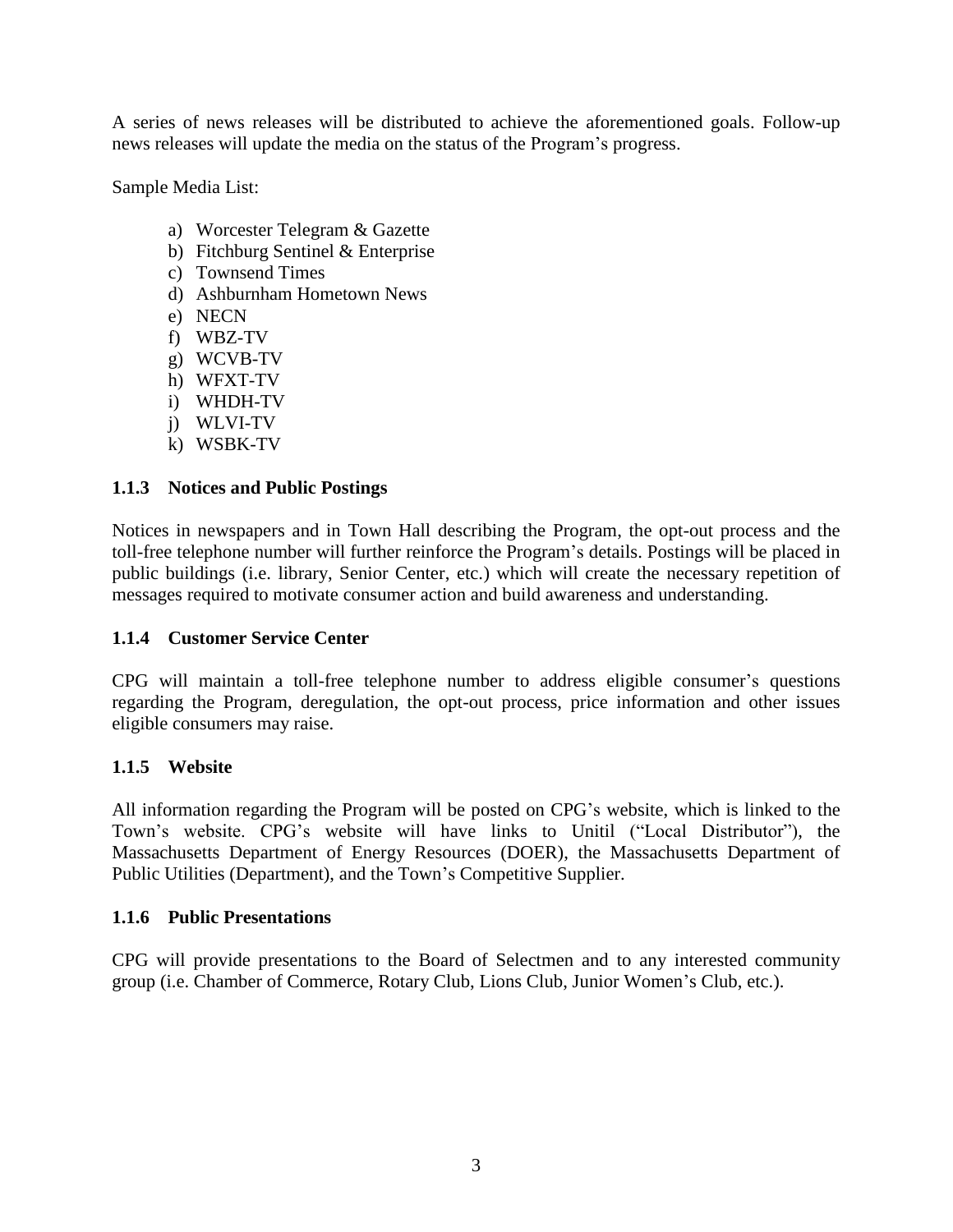#### **1.2 DIRECT MAIL NOTIFICATION**

#### **1.2.1 Opt-Out**

The opt-out notification will be sent via standard mail to the billing address of each eligible consumer receiving Basic Service. The notification envelope will be clearly marked as containing time sensitive information related to the Program. The notification will contain a letter describing the Program.

The letter will:

- a) introduce and describe the Program and provide information regarding participation and rights;
- b) inform eligible consumers they have the right to opt-out of the aggregated entity without penalty;
- c) prominently state all charges to be made and a comparison of price and primary terms of the Competitive Supplier and Basic Service;
- d) explain the opt-out process; and
- e) include instructions for Spanish / Portuguese speaking consumers (i.e. toll-free telephone number).

The opt-out notification will also contain a pre-addressed postcard with a simple check off and signature line for eligible consumers who do not wish to participate. Eligible consumers will have 30 days from the date of the mailing to return the opt-out postcard. New eligible consumers will be enrolled in the Program in accordance with applicable Local Distributor rules. Upon initiation of service, these new eligible consumers will receive the same opt-out information as all other eligible consumers.

## **2 TIMELINE**

The schedule below assumes timely preparation of mailing lists as well as space and time availability in the media. Meetings and public presentations will be scheduled upon mutually agreeable schedules. On-going education will continue beyond the 40-day period outlined below through the media and the toll-free telephone number.

- Day 0: Press conference held announcing the Program and introducing the Competitive Supplier
- Day 1: Customer service center (i.e. toll-free telephone number) opens
- Day 1: Press release issued on direct mail notification and start-up of the customer service center
- Day 1: Program information posted on the following websites: CPG, Town, and Competitive Supplier
- Day 1-7: Postings placed in public buildings
- Day 1-40: Public presentations provided informing community groups about the Program and eligible consumer rights